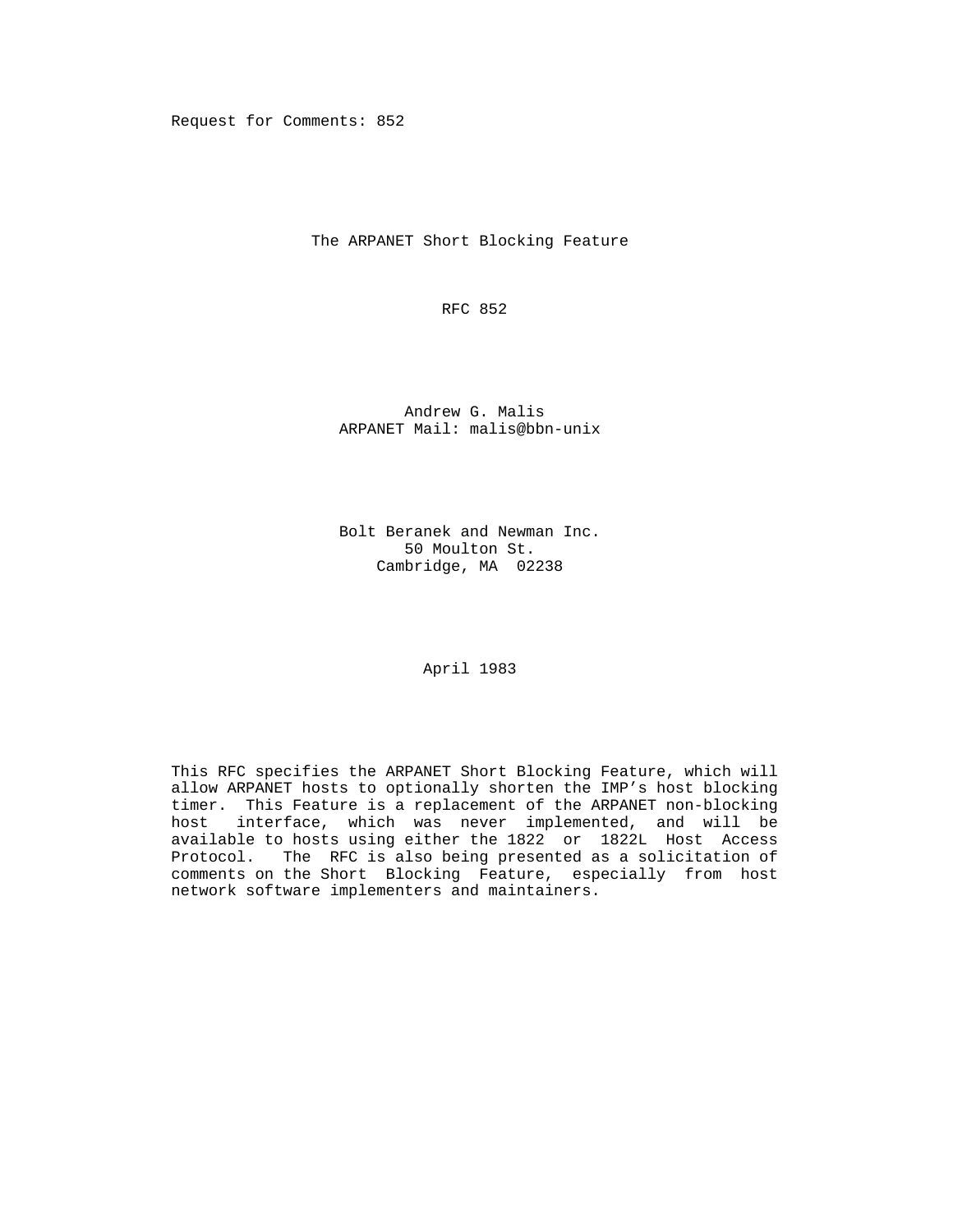## 1 INTRODUCTION

 This RFC specifies the ARPANET Short Blocking Feature, which will allow a host to shorten the amount of time that it may be blocked by its IMP after it presents a message to the network (currently, the IMP can block further input from a host for up to fifteen seconds).

 The Feature is an addition to the ARPANET 1822 and 1822L Host Access Protocols, and replaces the non-blocking host interface described in section 3.7 of BBN Report 1822 [1], which was never implemented. This Feature will be available to hosts on C/30 IMPs only. This will not present a problem on the ARPANET, which only has C/30 IMPs, but hosts on non-C/30 IMPs in networks that mix C/30 and non-C/30 IMPs will not be able to use the Short Blocking Feature.

 The RFC's terminology is consistent with that used in Report 1822, and any new terms will be defined when they are first used. Familiarity with Report 1822 (section 3 in particular) is assumed.

 This RFC was once part of RFC 802, which is now obsolete and has been replaced by the combination of this RFC and RFC 851, The ARPANET 1822L Host Access Protocol [2]. The Short Blocking Feature will be available to all hosts on C/30 IMPs, no matter

- 1 -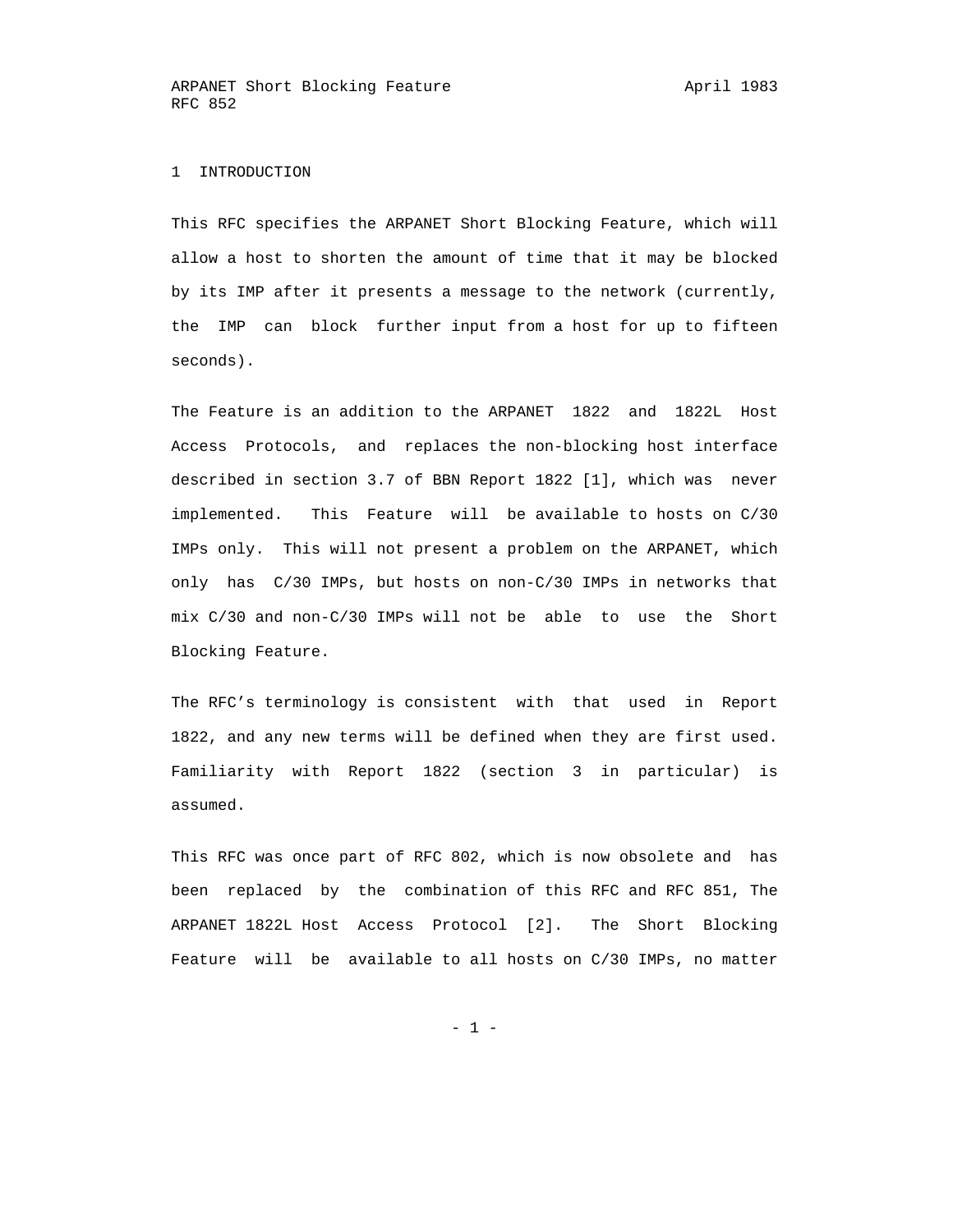which (1822 or 1822L) host access protocol they are using to communicate with the IMP.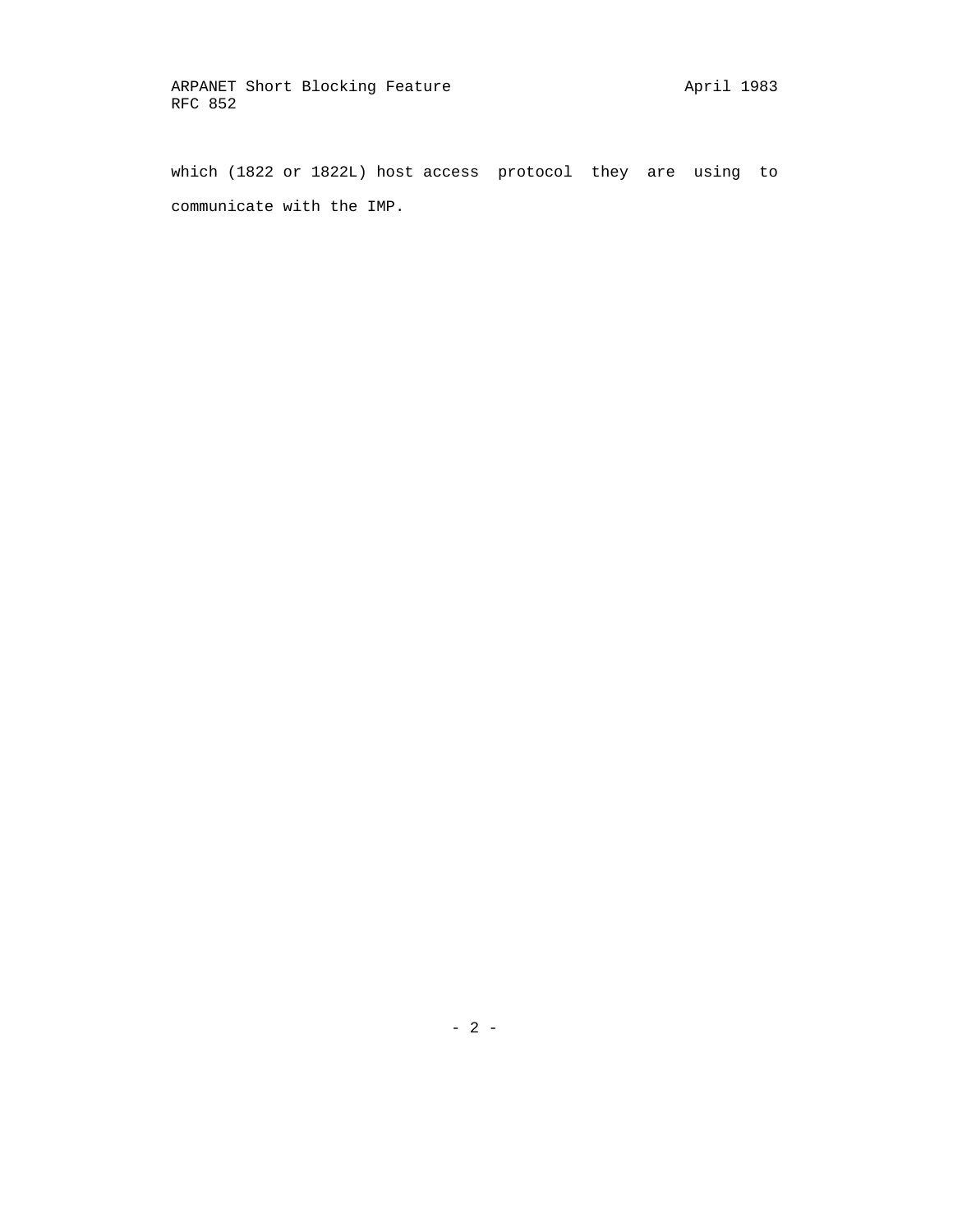ARPANET Short Blocking Feature April 1983 RFC 852

### 2 THE ARPANET SHORT BLOCKING FEATURE

 The Short Blocking Feature of the 1822 and 1822L protocols allows a host to present messages to the IMP without causing the IMP to not accept further messages from the host for long amounts of time (up to fifteen seconds). It is a replacement for the non blocking host interface described in section 3.7 of Report 1822, and that description should be ignored.

# 2.1 Host Blocking

 Usually, when a source host submits a message to an IMP, the IMP immediately processes that message and sends it on its way to its destination host. Sometimes, however, the IMP is not able to process the message immediately. Processing a message requires a significant number of resources, and when the network is heavily loaded, there can sometimes be a long delay before the necessary resources become available. In such cases, the IMP must make a decision as to what to do while it is attempting to gather the resources.

 One possibility is for the IMP to stop accepting messages from the source host until it has gathered the resources needed to process the message just submitted. This strategy is known as blocking the host, and is basically the strategy that has been

 $- 3 -$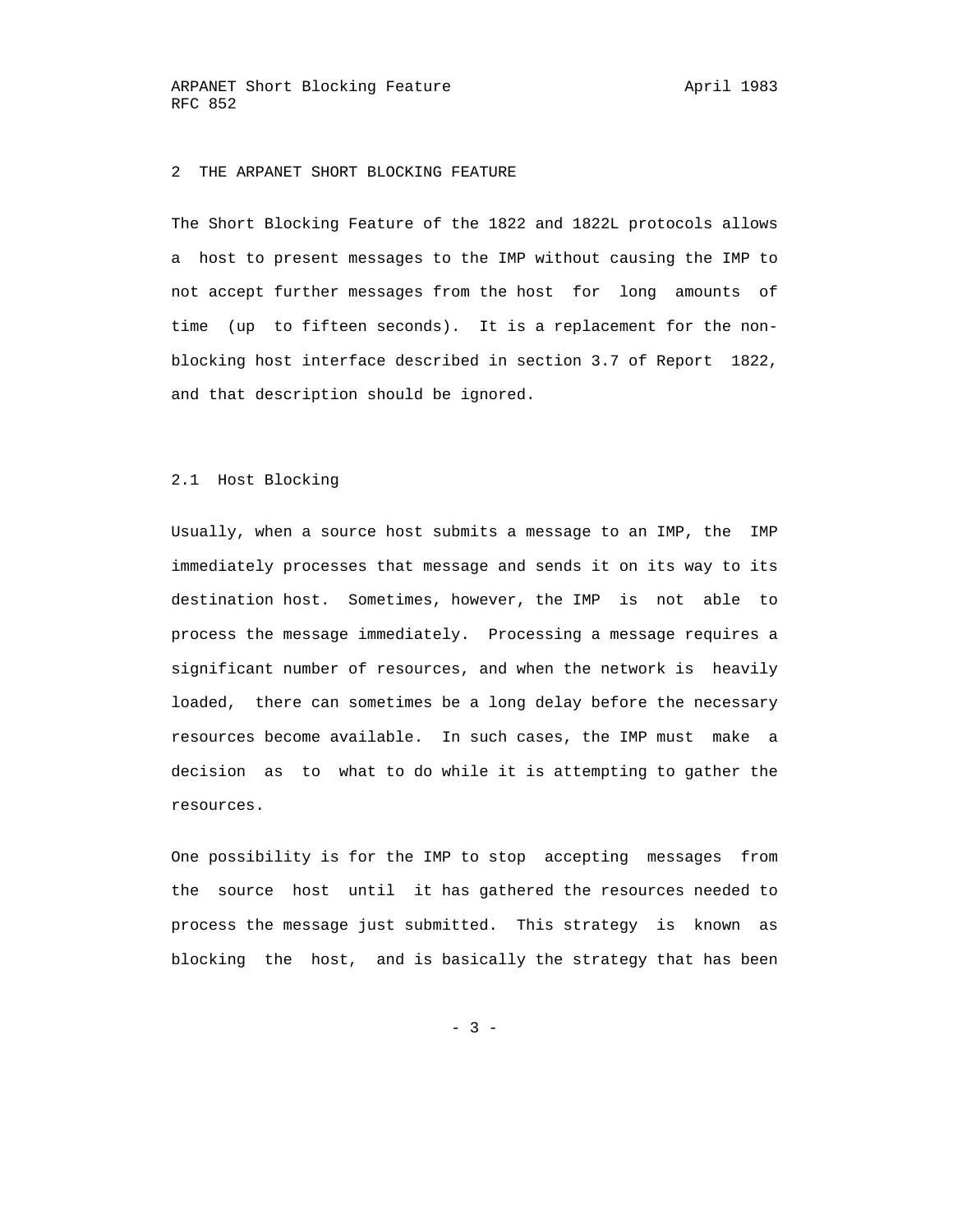used in the ARPANET up to the present. When a host submits a message to an IMP, all further transmissions from that host to that IMP are blocked until the message can be processed.

 It is important to note, however, that not all messages require the same set of resources in order to be processed by the IMP. The particular set of resources needed will depend on the message type, the message length, and the destination host of the message. Therefore, although it might take a long time to gather the resources needed to process a particular message, it might take only a short time to gather the resources needed to process some other message. This fact exposes a significant disadvantage in the strategy of blocking the host. A host which is blocked may have many other messages to submit which, if only they could be submitted, could be processed immediately. It is "unfair" for the IMP to refuse to accept these messages until it has gathered the resources for some other, unrelated message. Why should messages for which the IMP has plenty of resources be delayed for an arbitrarily long amount of time just because the IMP lacks the resources needed for some other message?

 A simple way to alleviate the problem would be to place a limit on the amount of time during which a host can be blocked. This amount of time should be long enough so that, in most circumstances, the IMP will be able to gather the resources

- 4 -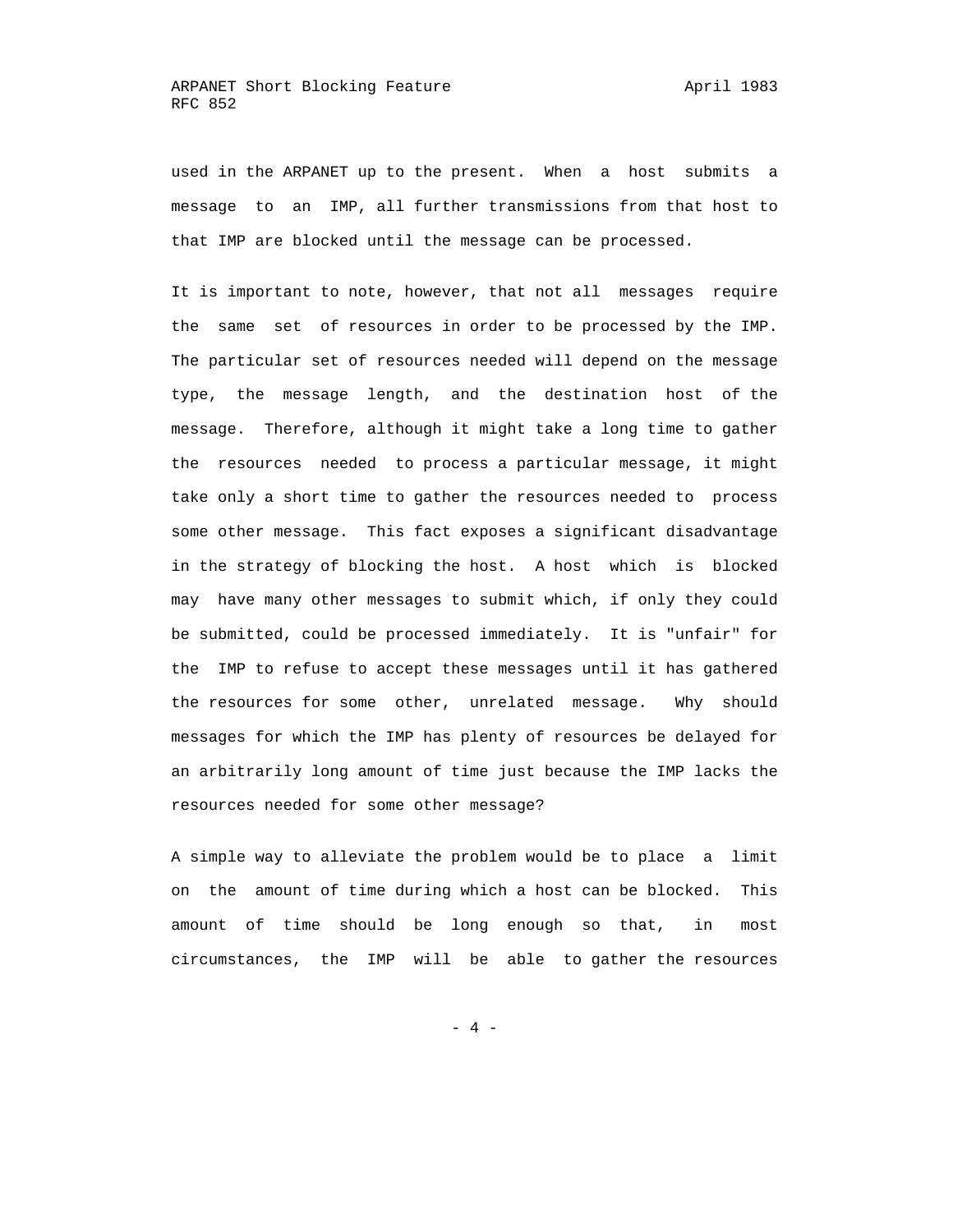needed to process the message within the given time period. If, however, the resources cannot be gathered in this period of time, the IMP will flush the message, sending a reply to the source host indicating that the message was rejected and specifying the reason that it could not be processed. However, the resource gathering process would continue. The intention is that the host resubmit the message in a short time, when, hopefully, the resource gathering process has concluded successfully. In the meantime, the host can submit other messages, which may be processed sooner. This strategy does not eliminate the phenomenon of host blocking, but only limits the time during which a host is blocked. This shorter time limit will always be less than or equal to two seconds.

 Note, however, that there is a disadvantage to having short blocking times. Let us assume that the IMP accepts a message if it has all the resources needed to process it. The ARPANET provides a sequential delivery service, whereby messages with the same priority, source host, and destination host are delivered to the destination host in the same order as they are accepted from the source host. With short blocking times, however, the order in which the IMP accepts messages from the source host need not be the same as the order in which the source host originally submitted the messages. Since the two data streams (one in each

 $- 5 -$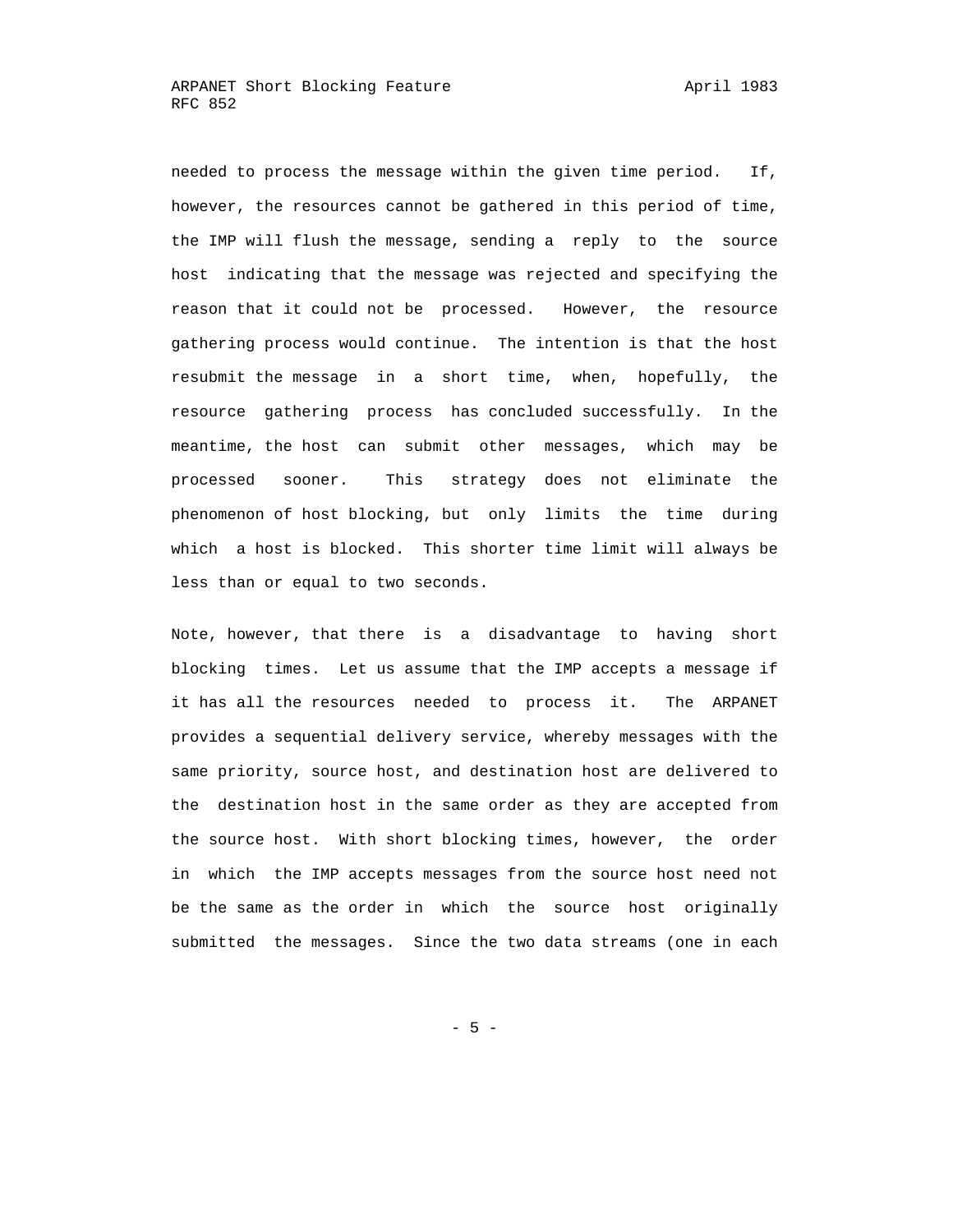direction) between the host and the IMP are not synchronized, the host may not receive the reply to a rejected message before it submits subsequent messages for the same destination host. If a subsequent message is accepted, the order of acceptance differs from the order of original submission, and the ARPANET will not provide the same type of sequential delivery that it has in the past. If sequential delivery by the subnet is a strict requirement, the Short Blocking Feature should not be used. For messages without this requirement, however, the Short Blocking Feature can be used.

 Up to now, type 0 (Regular) messages have only had sub-types available to request the standard blocking timeout, fifteen seconds. The Short Blocking Feature makes available new sub types that allow the host to request messages to be short blocking, i.e. only cause the host to be blocked for two seconds at most if the message cannot be immediately processed.

Type 0 messages now have the following subtypes:

- 0: Standard: This subtype instructs the IMP to use its full message and error control facilities. The host may be blocked up to fifteen seconds during the message submission.
- 1: Standard, Short Blocking: The IMP attempts to use the same facilities as for subtype 0, but will block the host for a

- 6 -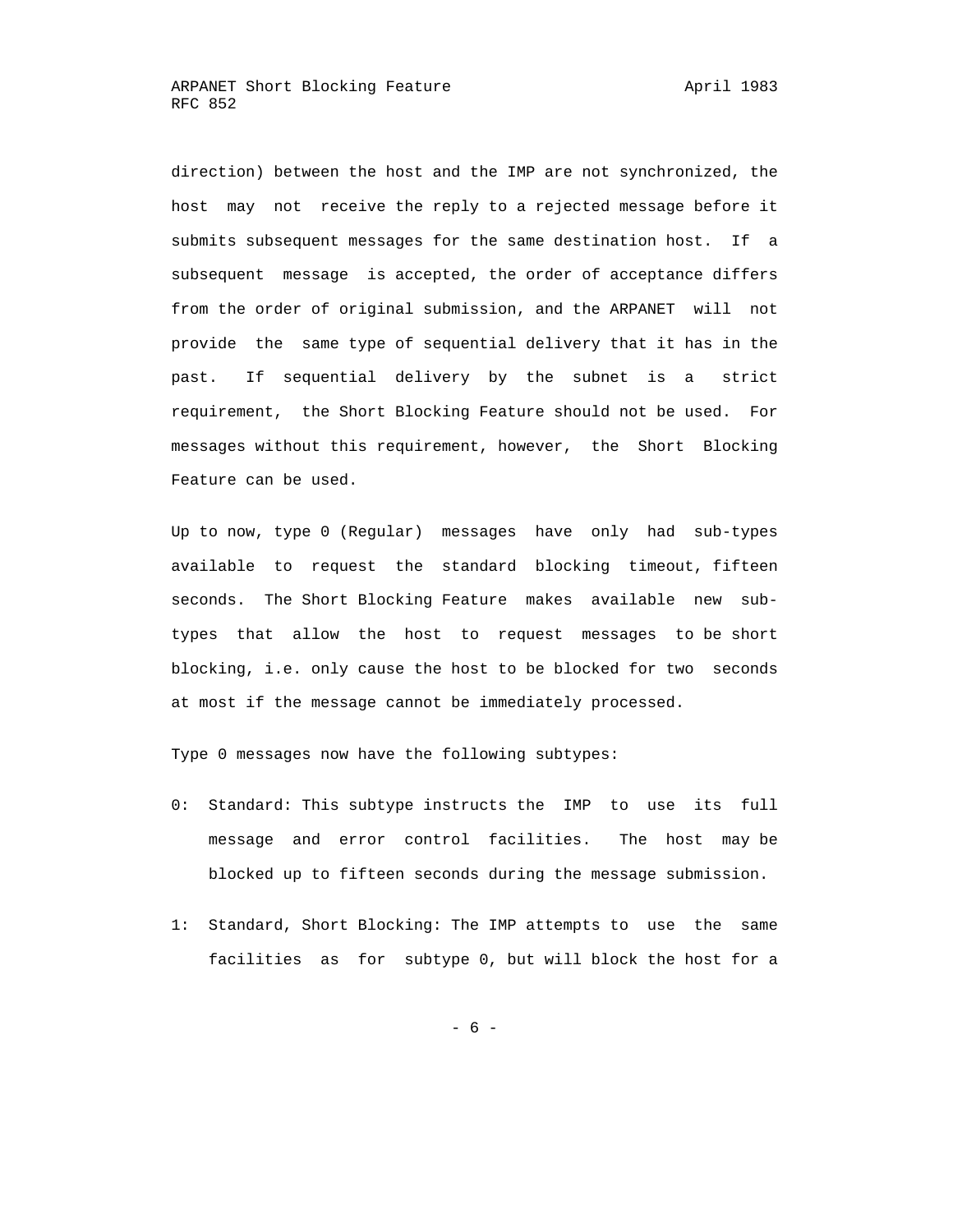maximum of two seconds.

- 3: Uncontrolled Packet: The IMP performs no message-control functions, and the packet is not guaranteed to be delivered. The host may be blocked up to fifteen seconds during the packet submission, although any such blockage is unlikely.
- 4: Uncontrolled, Short Blocking: The IMP treats the packet similarly to subtype 3, but will only block the host for a maximum of two seconds. Again, actual blockage is unlikely.

## 2.2 Reasons for Host Blockage

 There are a number of reasons why a message could cause a long blockage in the IMP, which would result in the rejection of a short (or even non-short) blocking message. The IMP signals this rejection of a message by using the Incomplete Transmission (Type 9) message, using the sub-type field to indicate why the message was rejected. The already-existing sub-types for the type 9 message are:

- 0: The destination host did not accept the message quickly enough.
- 1: The message was too long.

- 7 -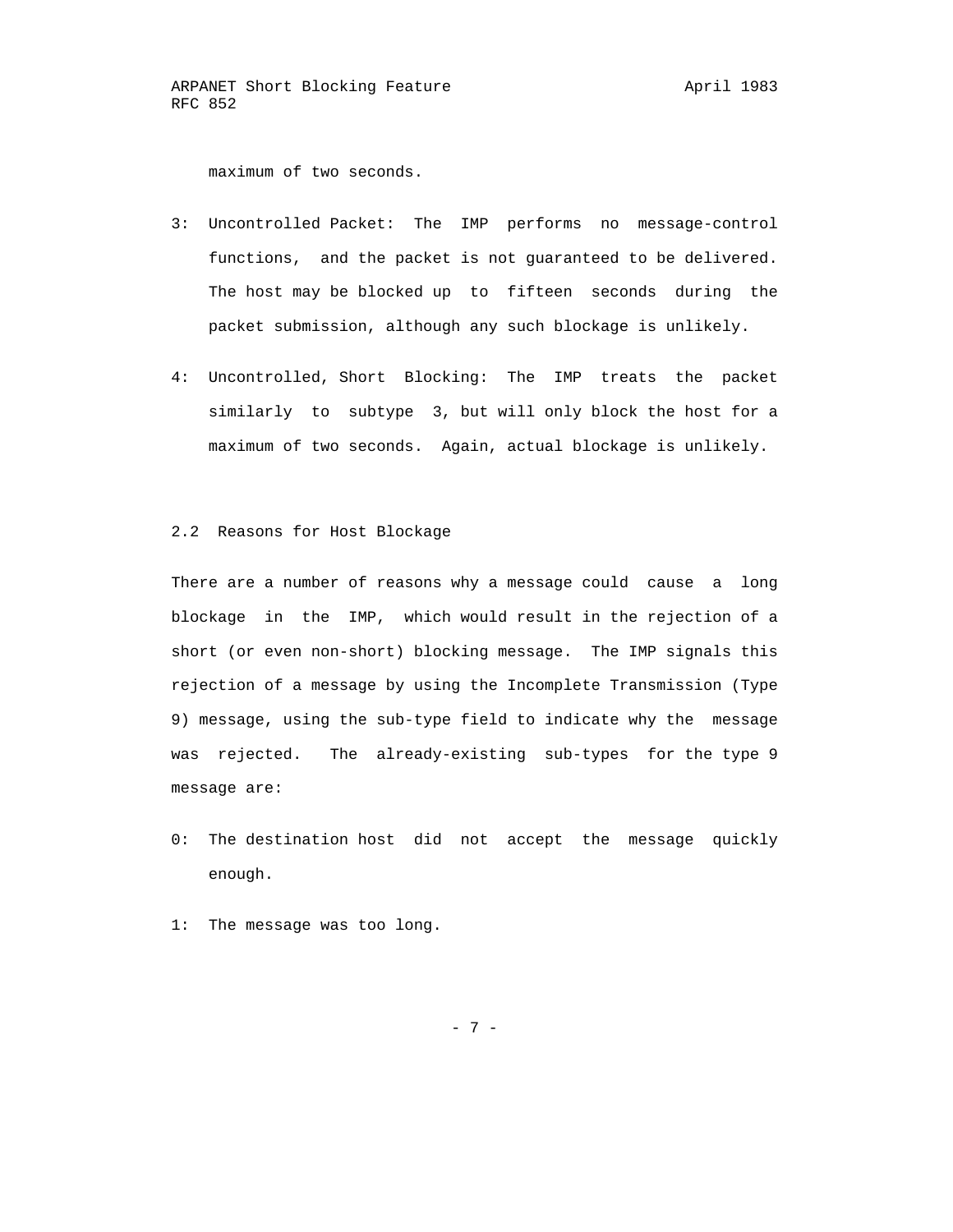- 2: The host took more than fifteen seconds to transmit the message to the IMP. This time is measured from the last bit of the leader through the last bit of the message.
- 3: The message was lost in the network due to IMP or circuit failures.
- 4: The IMP could not accept the entire message within fifteen seconds because of unavailable resources. This sub-type is only used in response to non-short blocking messages. If a short blocking message timed out, it will be responded to with one of sub-types 6-10.
- 5: Source IMP I/O failure occurred during receipt of this message.

The new sub-types that apply to the Short Blocking Feature are:

 6: Connection set-up delay: Although the IMP presents a simple message-at-a-time interface to the host, it provides an internal connection-oriented (virtual circuit) service, except in the case of uncontrolled packets. Two messages are considered to be on the same connection if they have the same source host (i.e., they are submitted to the same IMP over the same host interface), the same priority, and the same destination host name or address. The subnet maintains

- 8 -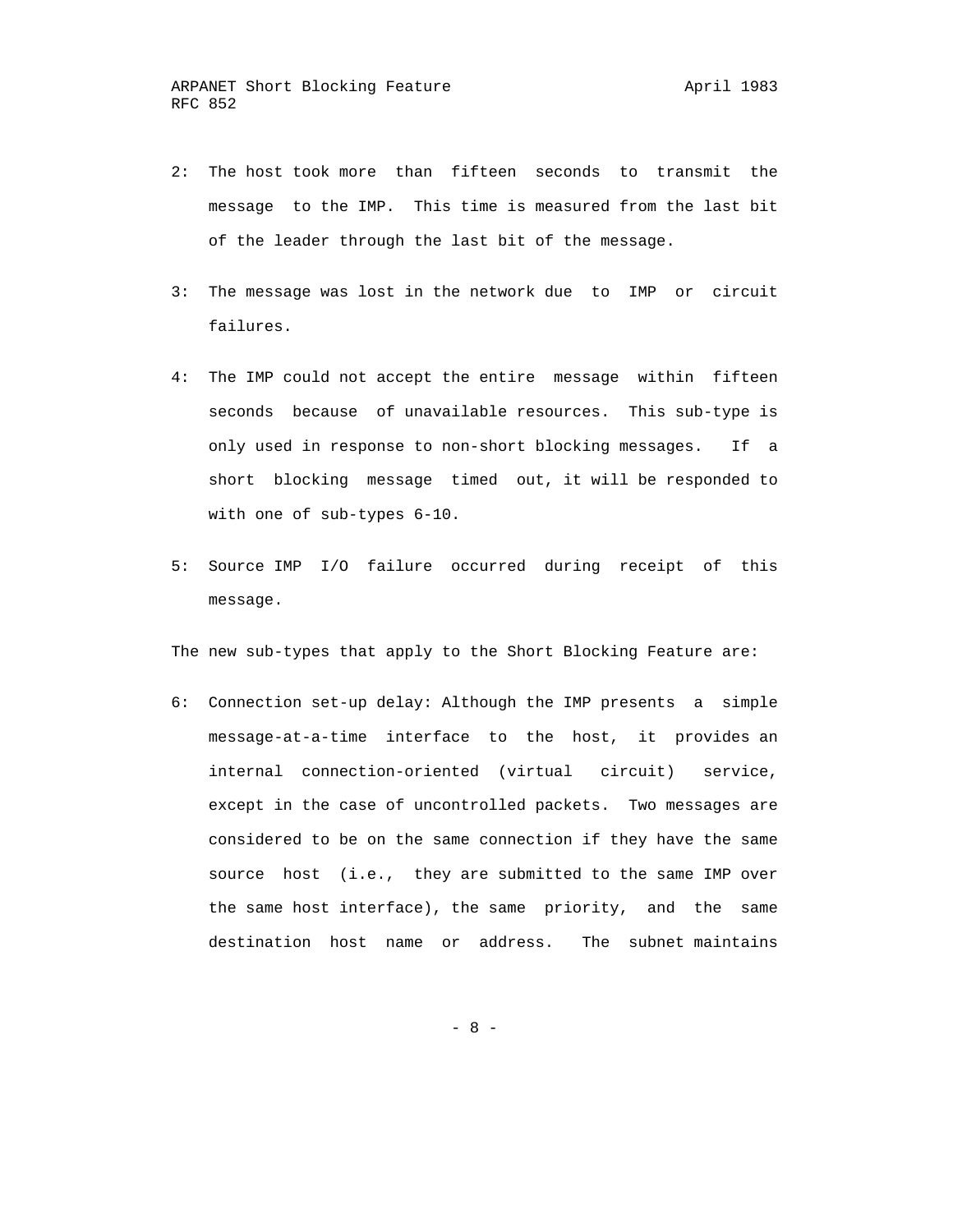internal connection set-up and tear-down procedures. Connections are set up as needed, and are torn down only after a period of inactivity. Occasionally, network congestion or resource shortage will cause a lengthy delay in connection set-up. During this period, no messages for that connection can be accepted, but other messages can be accepted.

 7: End-to-end flow control: For every message that a host submits to an IMP (except uncontrolled packets) the IMP eventually returns a reply to the host indicating the disposition of the message. Between the time that the message is submitted and the time the host receives the reply, the message is said to be outstanding. The ARPANET allows only eight outstanding messages on any given connection. If there are eight outstanding messages on a given connection, and a ninth is submitted, it cannot the accepted. If a message is refused because its connection is blocked due to flow control, messages on other connections can still be accepted.

 End-to-end flow control is the most common cause of host blocking in the ARPANET at present.

- 9 -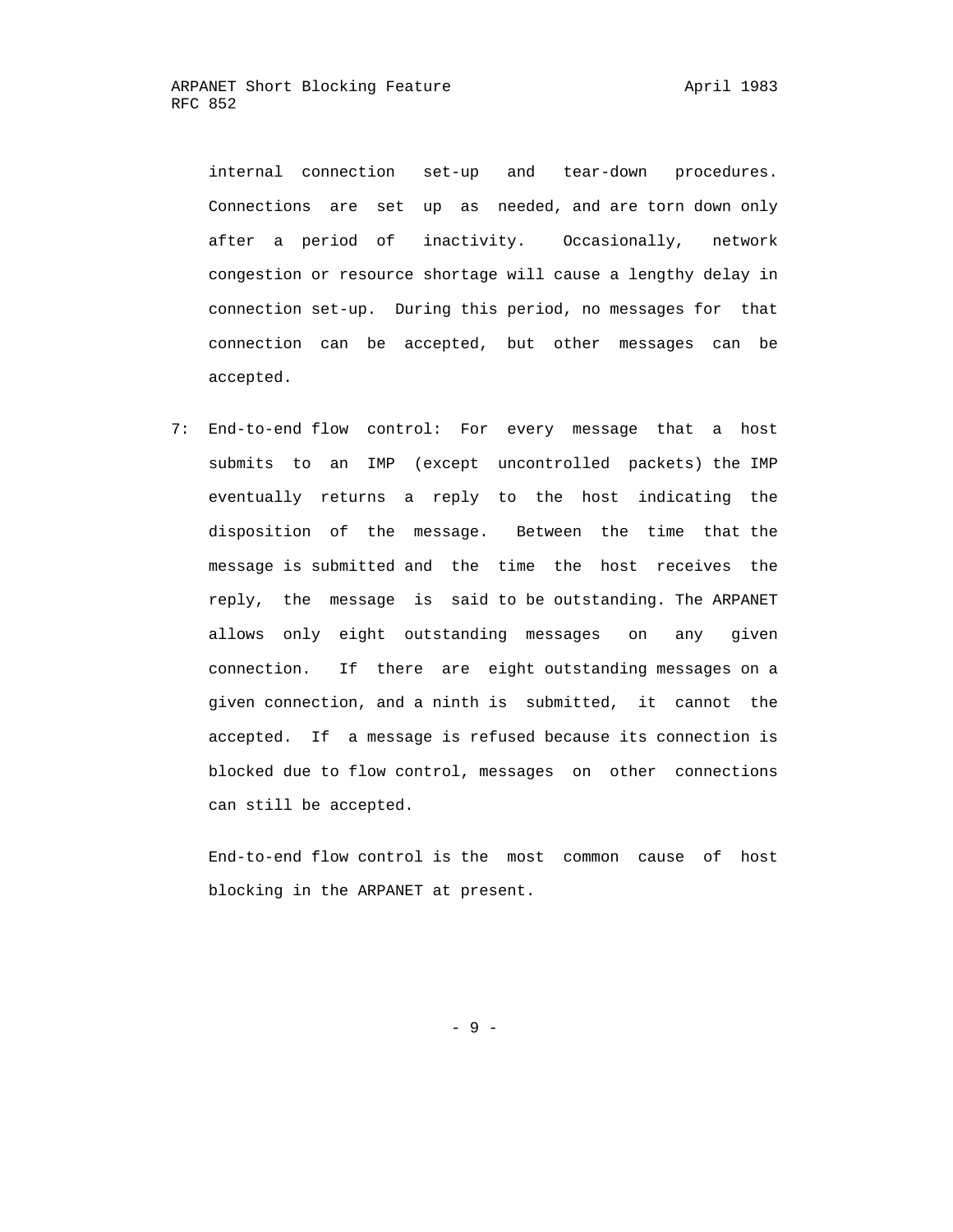- 8: Destination IMP buffer space shortage: If the host submits a message of more than 1008 bits (exclusive of the 96-bit leader), buffer space at the destination IMP must be reserved before the message can be accepted. Buffer space at the destination IMP is always reserved on a per-connection basis. If the destination IMP is heavily loaded, there may be a lengthy wait for the buffer space; this is another common cause of blocking in the present ARPANET. Messages are rejected for this reason based on their length and connection; messages of 1008 or fewer bits or messages for other connections may still be acceptable.
- 9: Congestion control: A message may be refused for reasons of congestion control if the path via the intermediate IMPs and lines to the destination IMP is too heavily loaded to handle additional traffic. Messages to other destinations may be acceptable, however.
- 10: Local resource shortage: Occasionally, the source IMP itself is short of buffer space, table entries, or some other resource that it needs to accept a message. Unlike the other reasons for message rejection, this resource shortage will affect all messages equally, except for uncontrolled packets. The message's size or connection is not relevant.

 $- 10 -$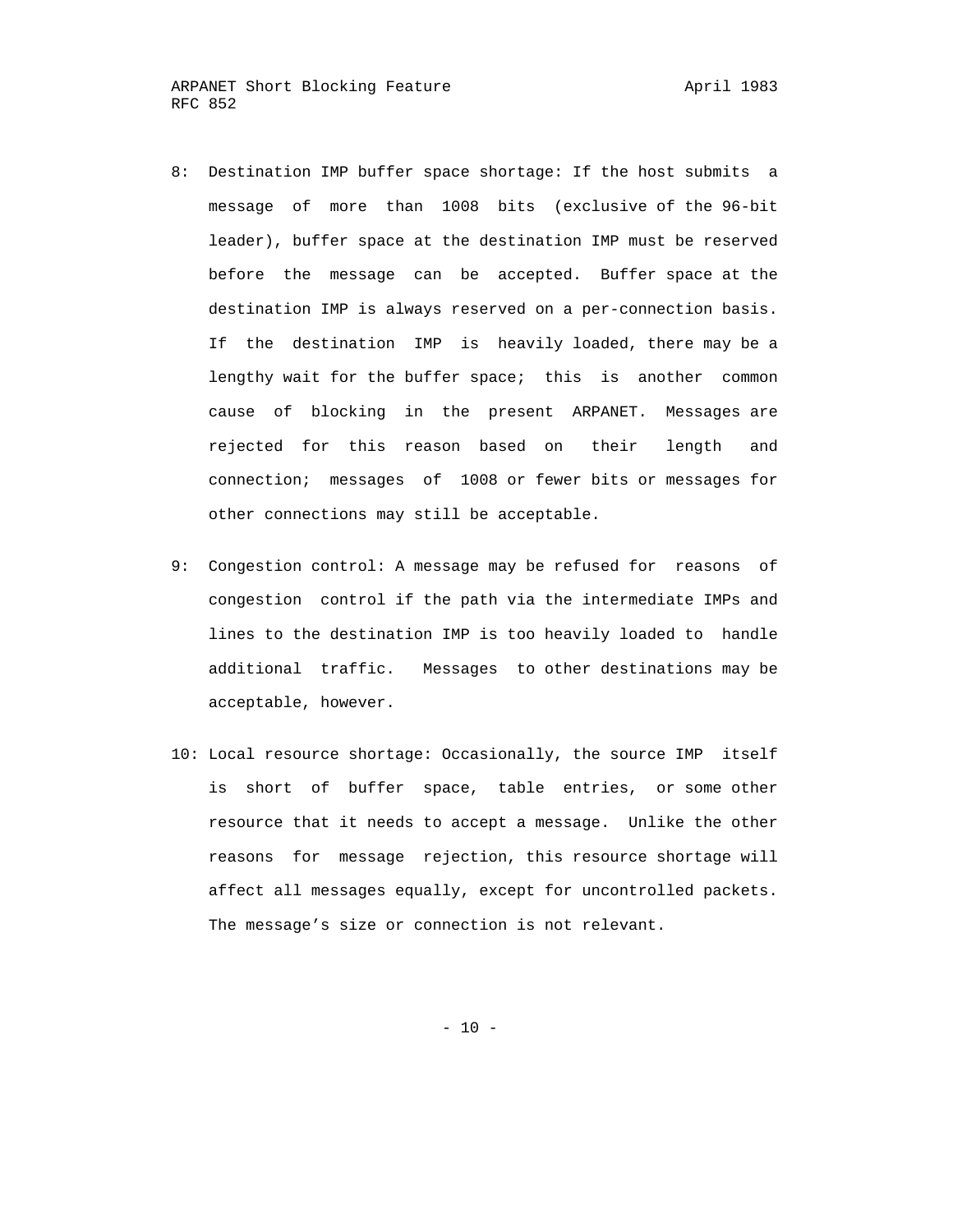The Short Blocking Feature is available to all hosts on C/30 IMPs, whether they are using the 1822 or 1822L protocol, through the use of Type 0, sub-type 1 and 4 messages. A host using these sub-types should be prepared to correctly handle the Type 9 (Incomplete Transmission) messages from the IMP.